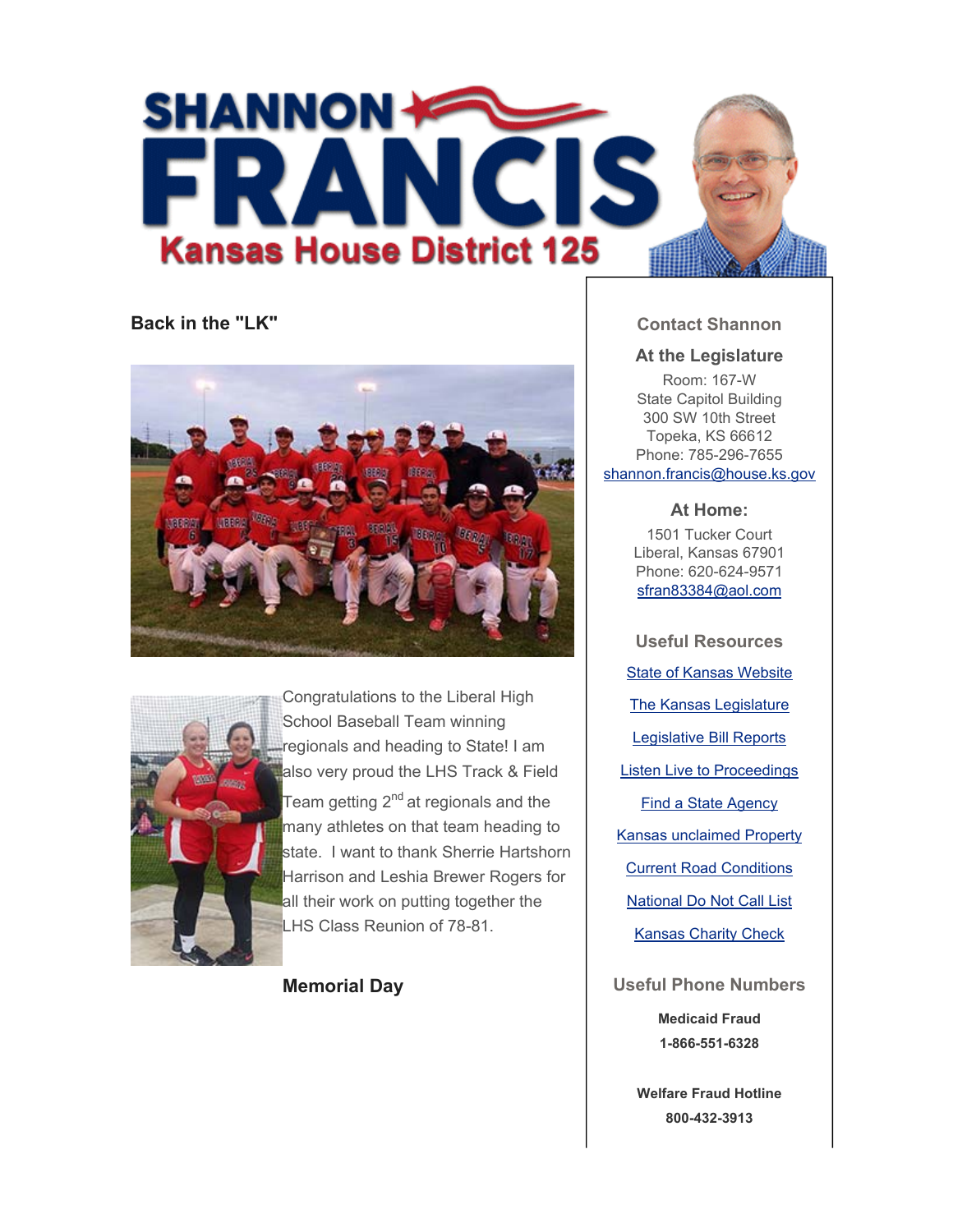

Memorial Day is the day for us to remember our history and core values by honoring those who gave their lives for our freedom and democracy. Today we have thousands of young military personnel putting their lives on the line to protect our ideals and us. I would like to honor not only our fallen, who have given the ultimate sacrifice, but also all of you that have served. I also pray for wisdom, strength and safety for those that are currently serving. I also want to thank the American Legion for the honor of being part of their Memorial Day Services.

### **This Week in Topeka**

The "Veto Session" continues. Legislative Leadership and the Governor still have not come to a consensus on a way out of the budget mess. The Governor continues to favor raising consumption taxes, a nice way of saying sales, gas, cigarettes and liquor taxes. Many legislators are concerned about the effects of those increases on businesses in border counties like ours. We need real revenue reform that doesn't punish farmers and nickel and dime us to death. We need a budget that doesn't force our local school to raise property taxes. We need a budget that funds highway improvements and doesn't bond them to fill Topeka's deficit. Topeka has known this problem was coming for a long time. I am posting on my website (www.shannonfrancis.com) a State General Fund Profile from Legislative Research dated **May 21, 2012** that forecasts a deficit of \$677 million for 2015. Three years later, Topeka is still full of people that don't understand there

**Department On Aging 800-432-3535**

**Child/Adult Abuse Hotline 800-922-5330**

**Child & Family Services 888-369-4777**

**Consumer Protection 800-423-2310**

**Crime Tip Hotline 800-252-8477**

**Crime Victim Assistance 800-828-9745**

> **Gov- Brownback 800-748-4408**

**Highway Road Conditions 511 (in Kansas)**

> **Housing Hotline 800-752-4422**

**KanCare Assistance 866-305-5147**

> **Kansas Lottery 800-544-9467**

**Legislative Hotline 800-432-3924**

**Mental Health Services 888-582-3759**

**School Safety Hotline 877-626-8203**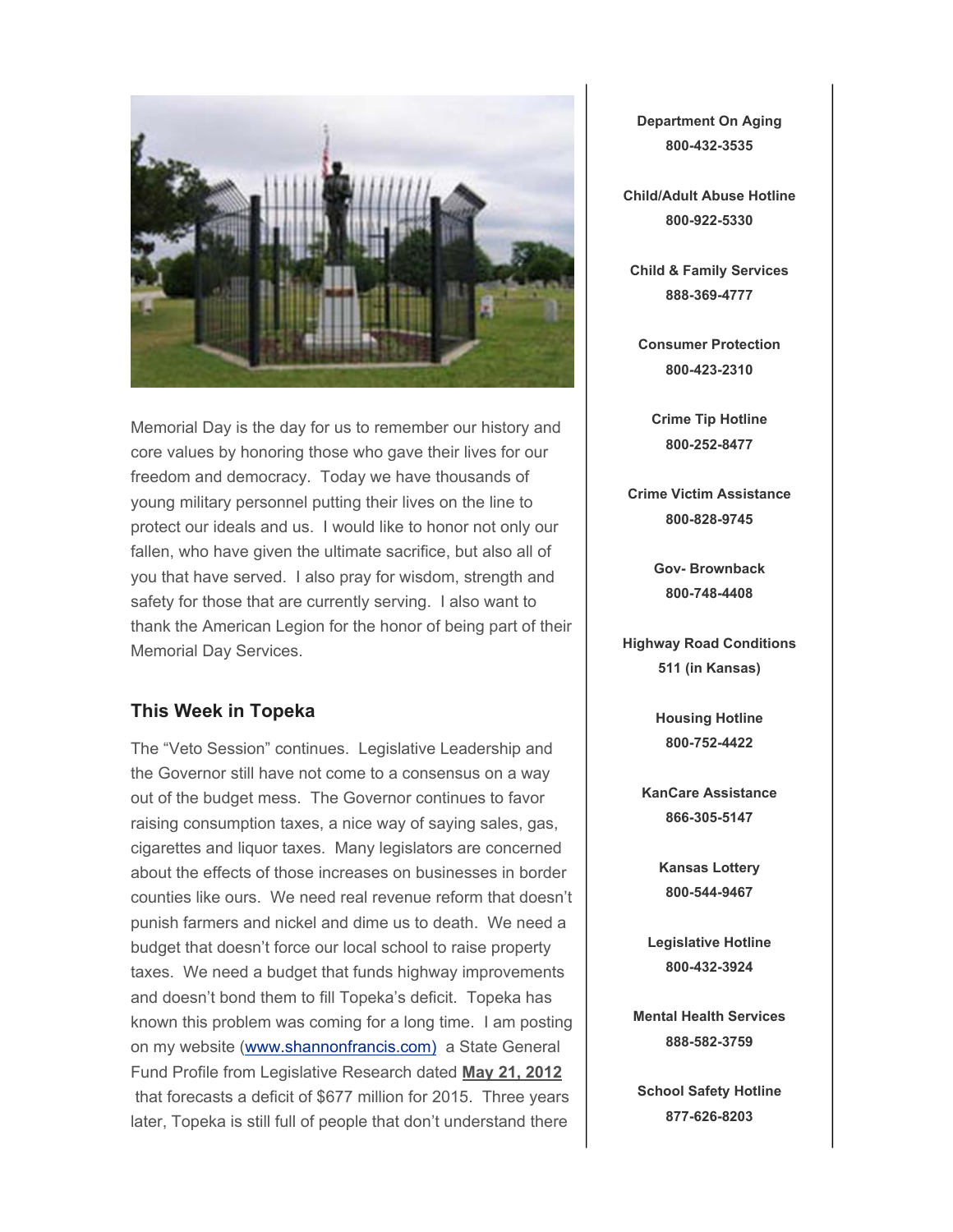is a problem. Washington D.C. politics is alive and well in Topeka.

### **The House passed the following bills this week:**

**HB 2104** - would move local elections to the fall of odd numbered years starting in 2017. This would include cities, counties, school districts, community colleges, water districts, etc. Local governing bodies would be able to decide how to adjust for current terms and when those positions would be filled, as long as the term is not shortened.

**SB 34** - strengthens penalties for voter fraud and would give the Secretary of State the authority to prosecute election crimes.

**HB 2055** - counts a previous first conviction of DUI as a nonperson felony and previous subsequent DUI convictions as person felonies for the purpose of criminal history when the current crime of conviction is aggravated battery while DUI.

**HB 2170 –** creates the Freedom from Unsafe Restraint and Seclusion Act, which specifies the use of seclusion and restrain of students in school settings.

**HB2395** – increases the threshold of capital improvement costs to \$1 million before requiring a meeting of the State Building Advisory Commission. The commission was established in 1978.

**HB 2025** – amends the current Commission on Peace Officers' Standards and Training dealing with requirements for officer certification.

**HB 2124** – amends the Public indoor smoking ban to allow for medical research facilities to conduct smoking cessation trials without violating the state ban on smoking, which still exempts state-owned casinos.

#### **Quotes**

**Social Security 800-772-1213**

**Taxpayer Assistance 785-368-8222**

**Tax Refund Status 800-894-0318**

**Unclaimed Property 800-432-0386**

**Unemployment Insurance 800-292-6333**

> **Vital Statistics 785-296-1400**

**Voter Registration 800-262-8683**

**Worker's Comp 800-332-0353**